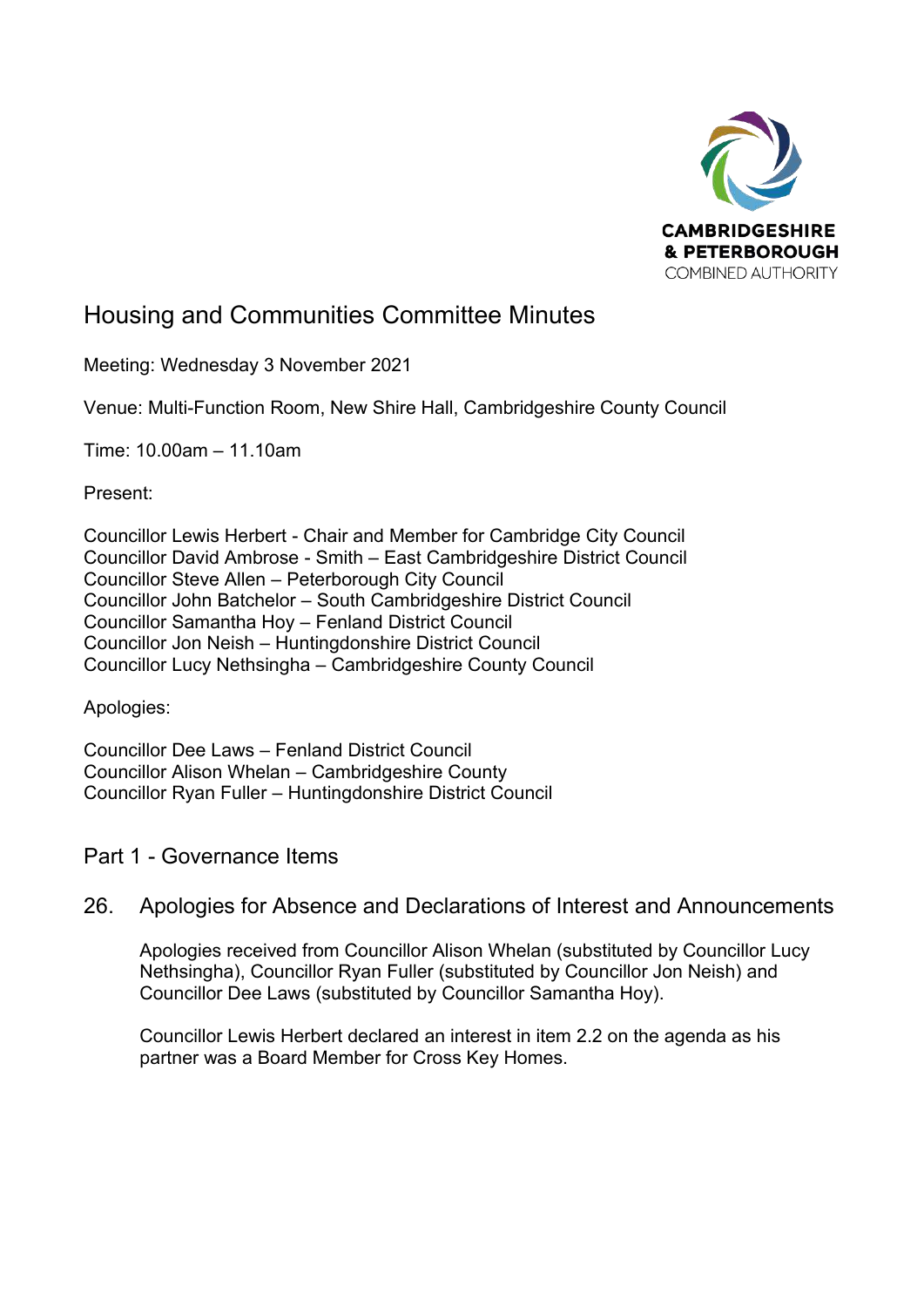### 27. Minutes of the Housing and Communities Committee meeting on 6th September 2021 and Actions

The minutes of the meeting on 6th September 2021 were approved as an accurate record.

The action log was noted.

28. Public Questions

One public question had been received in relation to Community Land Trusts. A copy of the question and written response is available to view [here.](https://cambridgeshirepeterboroughcagov.cmis.uk.com/Document.ashx?czJKcaeAi5tUFL1DTL2UE4zNRBcoShgo=evmPF1thkapfaszoTv5d5h4xBrKoOTs4WP9sbuOg5k%2fQW6yVJ4j8Ew%3d%3d&rUzwRPf%2bZ3zd4E7Ikn8Lyw%3d%3d=pwRE6AGJFLDNlh225F5QMaQWCtPHwdhUfCZ%2fLUQzgA2uL5jNRG4jdQ%3d%3d&mCTIbCubSFfXsDGW9IXnlg%3d%3d=jUgQCaU3L68%3d&kCx1AnS9%2fpWZQ40DXFvdEw%3d%3d=iNBnLg5tJNw%3d&uJovDxwdjMPoYv%2bAJvYtyA%3d%3d=ctNJFf55vVA%3d&FgPlIEJYlotS%2bYGoBi5olA%3d%3d=NHdURQburHA%3d&d9Qjj0ag1Pd993jsyOJqFvmyB7X0CSQK=ctNJFf55vVA%3d&WGewmoAfeNR9xqBux0r1Q8Za60lavYmz=ctNJFf55vVA%3d&WGewmoAfeNQ16B2MHuCpMRKZMwaG1PaO=ctNJFf55vVA%3d)

29. Housing and Communities Committee Agenda Plan

It was resolved to note the agenda plan.

30. Combined Authority Forward Plan

It was resolved to note the Forward Plan.

- Part 2 Programme Delivery
- 31. Connecting Cambridgeshire Strategy Review

The Committee considered a report that outlined the proposed Digital Connectivity Strategy for Cambridgeshire and Peterborough for 2021-2025.

Introducing the report officers highlighted;

- Reliance on connectivity accelerated in an unprecedented manner during the Covid pandemic and it was incredibly important moving towards recovery, however at a time when access to healthcare, education and jobs had become increasingly reliant on digital connectivity it had also highlighted and exposed inequality of access.
- The multiple workstreams, targeting the different aspects of digital connectivity from broadband, mobile, 'Smart' technology and public access Wi-Fi to ensure that the Cambridgeshire and Peterborough Combined Authority area had the leading digital connectivity infrastructure required. Officers brought Members attention to the workstream which focused on Communities, particularly in rural areas, to ensure that they were digitally connected and able to access education, jobs, health, social care and other public services.
- The target was to meet and aim to beat 85% gigabit capable fibre coverage by 2025.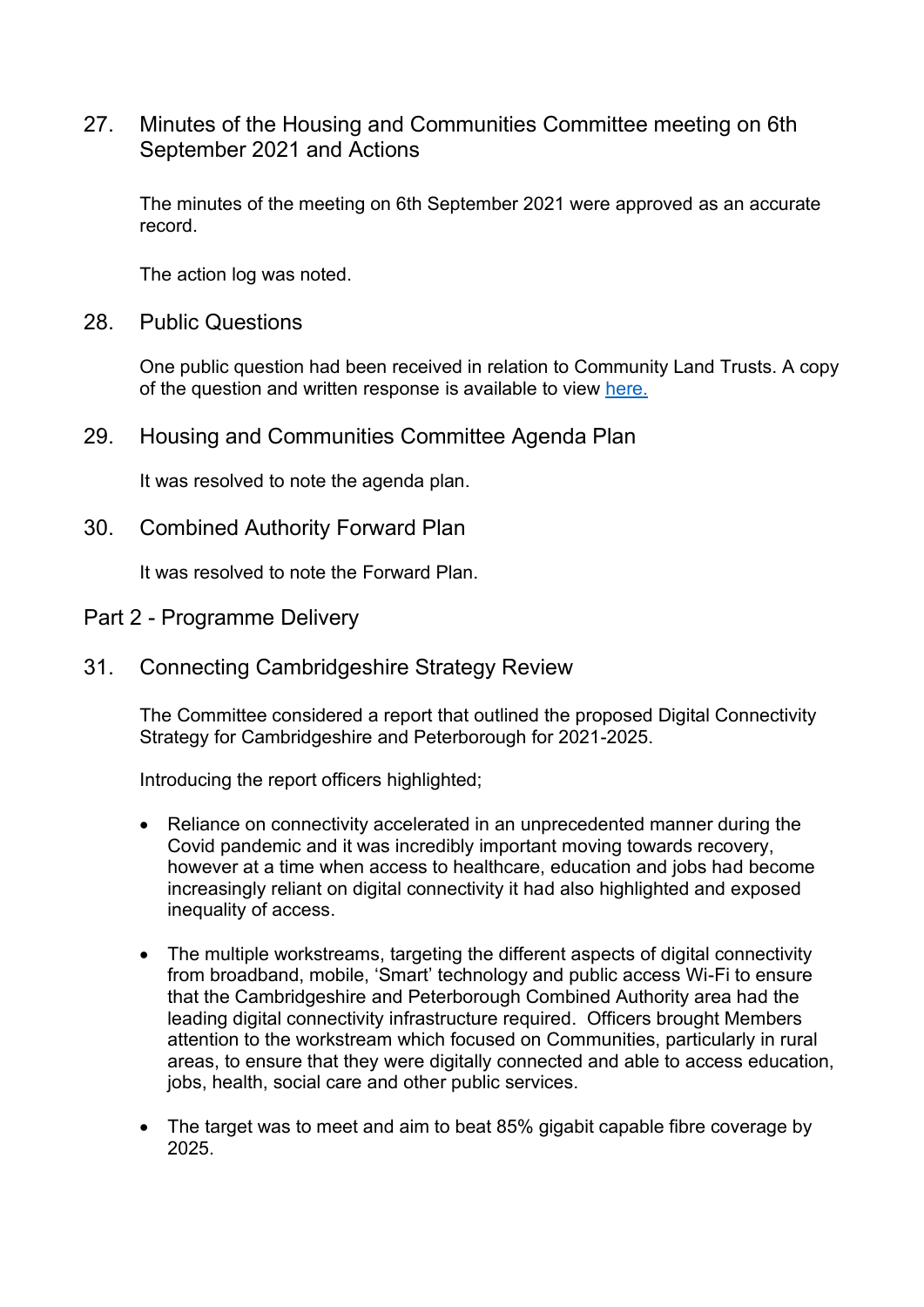Discussing the report Members:

- Sought clarity on why the mobile element of the roll out was difficult and what was being done to tackle the issues. Officers explained that electronic communications legislation on how mobile communications were installed and the legal liabilities were both extremely complex. Officers stated that these complexities coupled with public disquiet in terms of the aesthetics and location of masts, complicated the planning process. Officers explained that work was ongoing to map the current mobile coverage at a District and County Level in conjunction with mobile operators.
- Queried whether £6.3 million would be sufficient to tackle the issues. Officers explained that they were currently in the pilot phase of the government's gigabit project which the programme had received £40 million to deliver. Officers stated that a lot of digital connectivity was commercially funded and that the £6.3 million would be used to ensure that collaborative working was key to create local digital infrastructure plans.
- Requested a joined-up discussion with the Constituent Authorities and providers in relation to 5g, as it was recognised that a more co-ordinated process to tackle the issues was required. Officers agreed to organise a discussion and ensure specialist telecommunications expertise were involved in the process. ACTION
- Requested that officers contact members of the Committee to understand any current issues in relation to the planning process and 5g so that this could be dealt with in association with the relevant district planning officers in a timely manner. ACTION

It was resolved by unanimously to:

- a) Approve the refreshed Digital Connectivity Strategy for Cambridgeshire and Peterborough 2021-2025.
- b) Note and endorse the proposal to submit a business plan with delivery milestones for approval to the Committee in January 2022.

### 32. Implementation Update of the revised Affordable Housing Programme

The Committee received a report which provided an update on the progress of the affordable housing programme to March 2022.

Introducing the report the Director of Housing and Development highlighted;

• That a response from the Minister had now been received along with a meeting between Department of Levelling Up, Housing & Communities (DLUHC) and CPCA officers which took place on the 10 September 2021. He clarified that the report updated the committee on the implications for the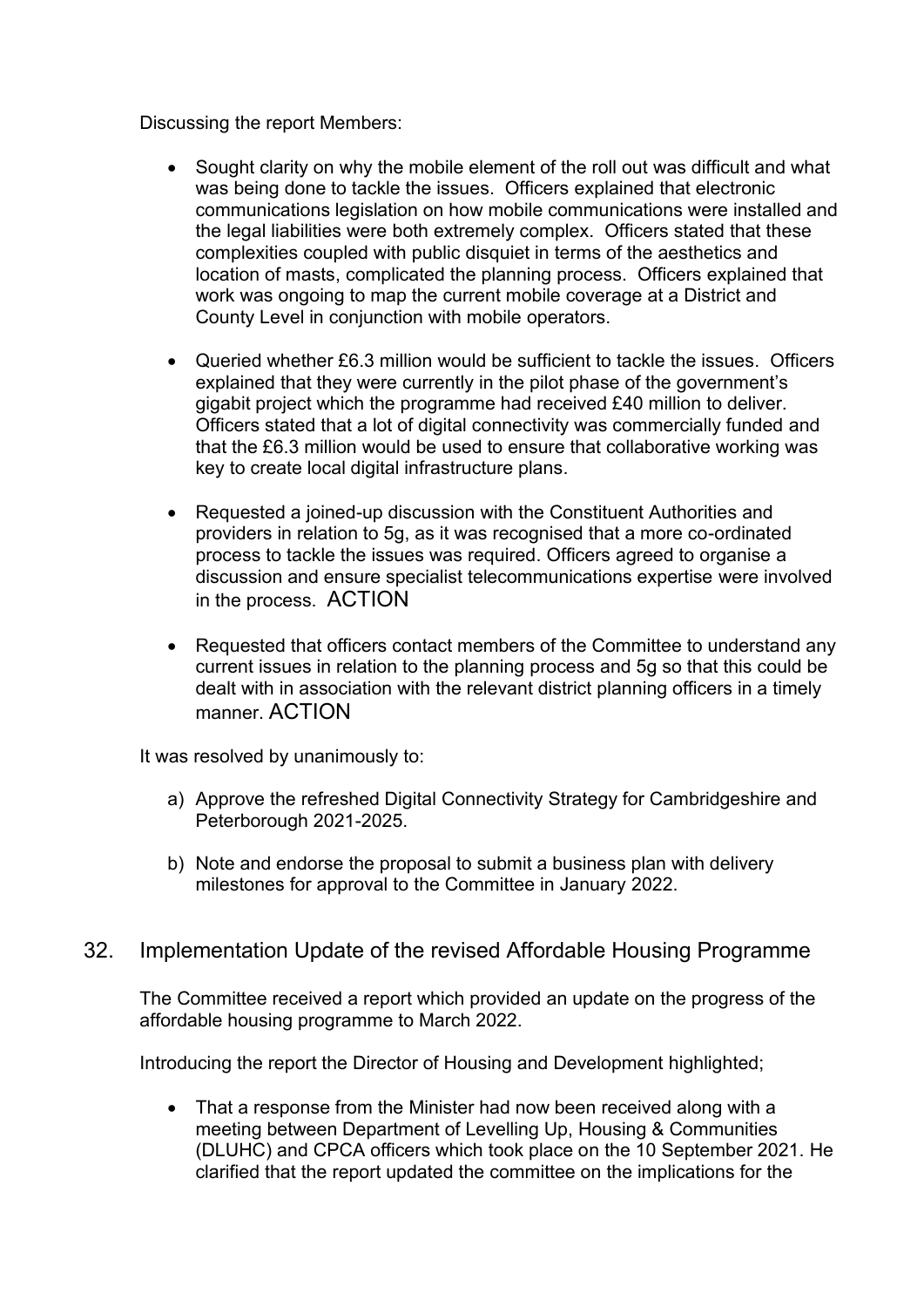revised Affordable housing programme for the period April 2021 to March 2022 and the potential implications for the CPCA for its housing activity from April 2022 onwards.

- There were six schemes that had not yet started on site, detailed in the table at the bottom of appendix 2 of the report. This equated to 187 units and £7.4 million of funding. He explained that DLUHC had agreed that the Combined Authority could substitute schemes in and out of the programme if schemes became no longer viable, and a process had been agreed for implementing this. He clarified that officers remained confident about the schemes that were due to start on site and that figures for the financial year would be as projected.
- A meeting with Homes England was due to be planned to discuss prospects for affordable housing beyond the end of March 2022 and Members would be updated on the outcome of discussions. ACTION
- Four of the five loans in the loan book were proceeding in line with the revised Covid-19 impact delivery programmes as advised and approved by the Board on 5 August 2020. (the loans are listed on the bottom table in Appendix 1 of the report). The exception was the ECTC loan on the MOD site at Ely where the projected repayment profile was slipping behind, due to a delay in the sale of the 15 affordable housing units in the scheme, which was expected to be resolved by the of end January 2022, and a slower than projected rate of sale of the market units over the past eight months. He stated that the loan was due to be re-paid by no later than 31 March 2023 and officers would continue to monitor ECTC's performance closely to meet the deadline.

Discussing the report Members:

- Praised the significant efforts of officers to ensure that the programme remained on track under tough circumstances.
- Queried whether the government had changed its attitude towards Combined Authorities and Affordable Housing Programmes in general. The Director of Housing and Development stated that the CPCA where unique in its devolution deal in terms of Affordable Housing Funding with an exception being Manchester which had an Investment Fund. The Chair explained that all Councils could apply to Homes England for investment in affordable housing and that there was an opportunity for the Combined Authority to assist in discussions.
- Questioned whether any analysis had been carried out on the impact of the funding the Combined Authority had received for Affordable Housing and how this compared in relation to other parts of the country. The Director of Housing and Development explained that some analysis had been carried out in January-February 2021 around value for money and that this data was fed back to government and that it gave a good value for money argument. The Chair stated that the South of the County had suffered because of the government rules on grant rates and this needed to be evidenced in the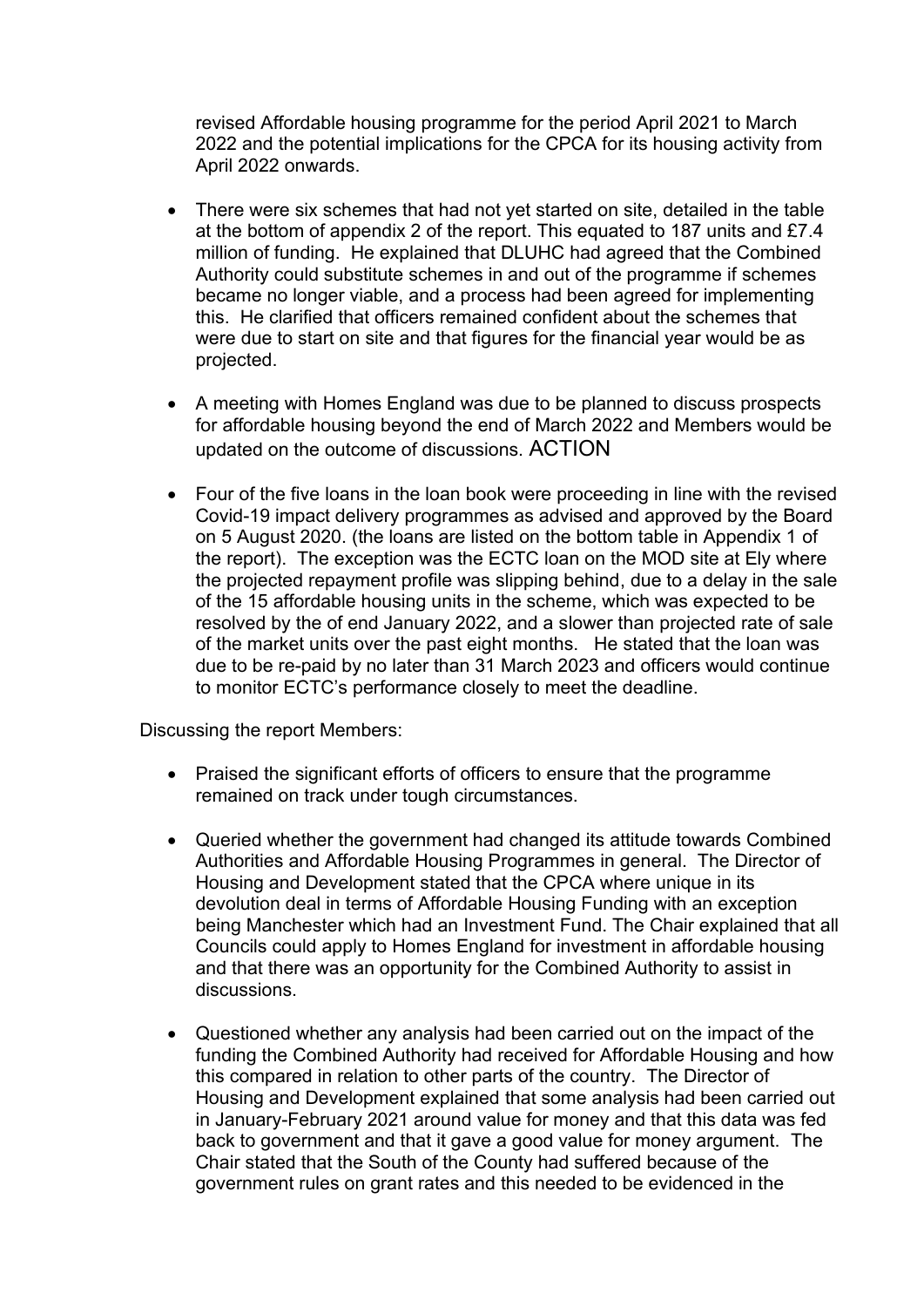figures. The Director of Housing and Development explained that the average grant rate for the whole programme was £38,300.

• Queried how many projects were still awaiting planning permission and what the risks were in relation to this. The Director of Housing and Development explained that every scheme has its own profile and issues and officers were monitoring issues closely. The Director of Housing and Development stated that the biggest risk was in relation to Northminster which DLUHC were aware of. The Member representing Peterborough City Council stated that planning was coming forward on this scheme and it was on stream to kickstart, and would add near to 300 units particularly for younger people.

It was resolved unanimously to:

- a) Note the outcome of the Ministers decision for the CPCA 2021/22 Affordable Housing Programme and the implications for any CPCA aspiration for an affordable housing programme beyond March 2022
- b) Note the slight reductions in the unit numbers and amount of grant being provided on the two schemes below that have previously been approved by Housing Committee;
	- British Sugar Way, Peterborough 74 units change to 70 units. Grant initially was 3,040,000 is being reduced to 2,830,000 pro-rata at the same rate per unit as originally approved.
	- Great Haddon, London Road, Yaxley, Peterborough 60 units change to 58 units. The grant initially was 2,270,000 is being reduced to 2,194,333 pro-rata at the same rate per unit as originally approved.
- 33. £100m Affordable Housing Programme Scheme Approvals Gloucester Centre, Morpeth Close, Orton Longueville, Peterborough

The Committee considered a report which sought approval to commit grant funding of £1,438,000 from the £100m Affordable Housing programme to enable delivery of 36 new affordable homes, as additionality on the Gloucester Centre, Morpeth Close, Orton Longueville site in Peterborough, with a tenure mix of 10 affordable rented homes and 26 of shared ownership homes.

Introducing the report officers highlighted that

- The site was recommended as a substitute for the non-progressing site, at Station Road, Littleport, Ely which was going to deliver 39 units, being replaced by the Gloucester Centre, Morpeth Close, Orton Longueville site, in Peterborough which would provide 36 additional units.
- The site had been given approval in principle by DLUHC as a substitute. This would ensure the maximum use of the grant being made available by DLUHC